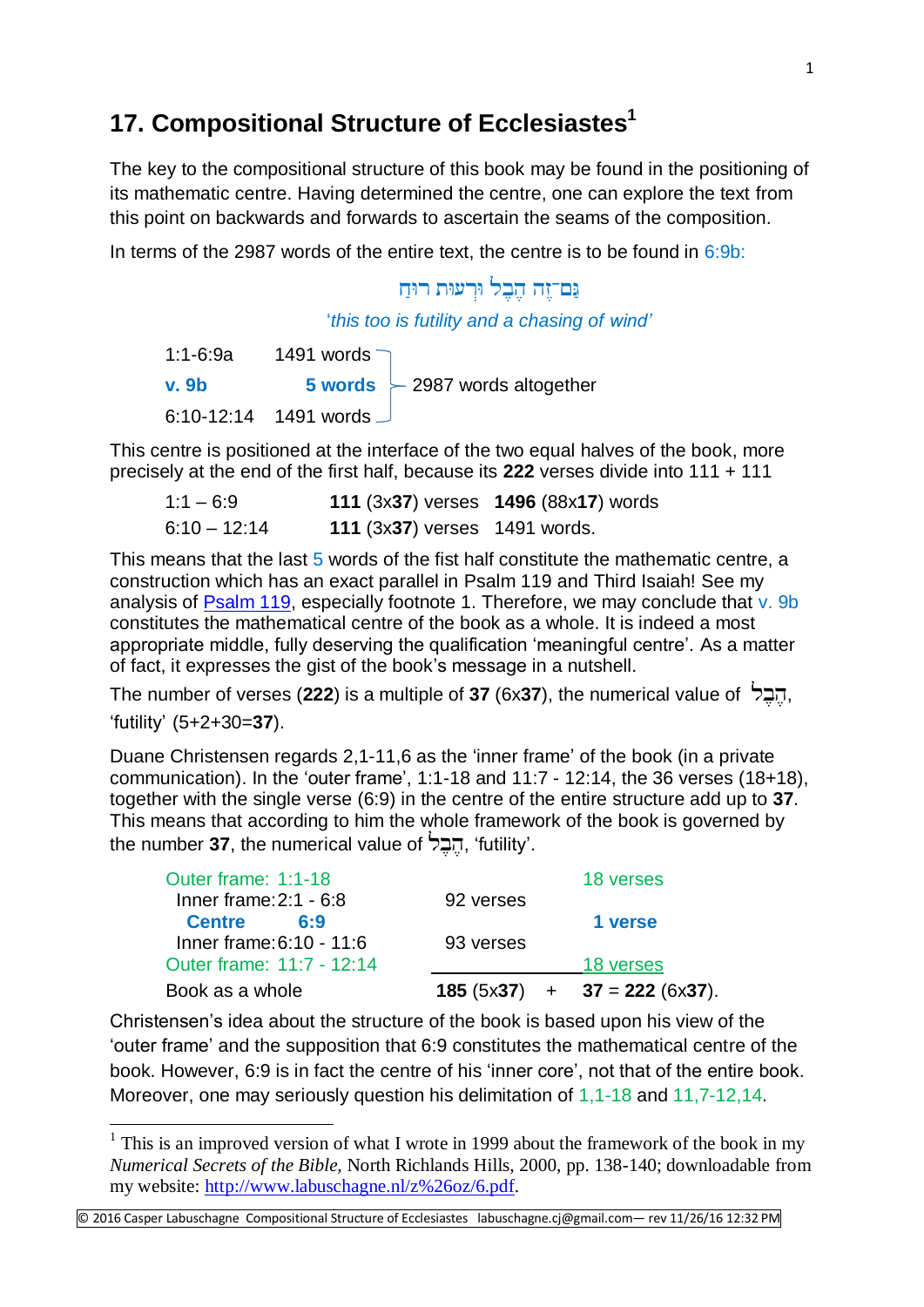A more plausible view of the 'outer frame' is that it is constituted by what may be called the *preamble*, 1:1-11 (so delimited in the *Leningrad Codex* by means of the only occurring in the whole text!), and the *epilogue*, 12:9-14. The core of the book (1,12-12,8) begins with 1:12, *"I, Qohelet, ruled as king over Israel in Jerusalem,"* and ends with 12:8, *"Utter futility, says Qohelet, everything is futile."*

The editor responsible for Ecclesiastes in the *Biblia Hebraica Stuttgartensia* took the liberty of indicating the mathematical centre of the text on the level of verses between 6:9 and 6:10, which is of course correct. He did so by using the current reference found elsewhere in the codex, *,* 'centre of the book', and by adding in the note the word , meaning "in the verses." However, a glance at *Codex Leningrad* (and at Kittel's *Biblia Hebraica*) tells us that the sign in the margin signifying the centre of the book and the words *,* 'centre of the book', are not situated at 6:9/10, but at *6:12*! Moreover, there is no trace of the word *,* 'in the verses', of which the editor gave the impression that it figures in the codex.<sup>2</sup>

The editor of the *BHS* clearly tried to "correct" the Masorah in *Codex Leningrad*, which is, to say the least, unjustified and misleading, because the codex obviously represents a different view of what the centre of the book is, or more correctly, what the Masoretes regarded as 'the book': the core of the present book, 1:12 - 12:8.

As Nobel has suggested, without the **17** verses of the preamble and the epilogue (the **11** verses of 1:1-11 and the **6** verses of 12:9-14), the 'book itself' (1:12 - 12:8) is made up of **205** verses. The mathematical centre of these verses, which constitute the core of the book, is the **103**rd verse, *6:12*, which appears to contain the quintessence of Qohelet's view of life (205 = **102** + 1 + **102** = 6x**17**):

*For who can know what is good for anyone in this life, this brief span of futile existence through which one passes like a shadow? What is to happen afterwards here under the sun, who can tell?*

No wonder that this verse was regarded in the tradition as the meaningful centre of the book. *Codex Leningrad* reflects the following view of the structure of the book, by which the centre was computed on verse level on the basis of the core, 1:12 - 12:8:

| The Preamble               | $1:1 - 11$    |        |  |
|----------------------------|---------------|--------|--|
| First half of the book     | $1:12 - 6:11$ | $102-$ |  |
| <b>Mathematical centre</b> | 6:12          | $-205$ |  |
| Second half of the book    | $7:1 - 12:8$  | 102    |  |
| The Epilogue               | $12:9 - 14$   |        |  |

The central verse of the 'core', 6:12, is flanked by **102** (6x**17**) verses on either side, which means that the divine Name number **17** has been interwoven into the verse fabric of the text surrounding the central verse.

**.** 

 $2$  Dr. H. Nobel has pointed this out to me in a private communication.

<sup>©</sup> 2016 Casper Labuschagne Compositional Structure of Ecclesiastes labuschagne.cj@gmail.com— rev 11/26/16 12:32 PM